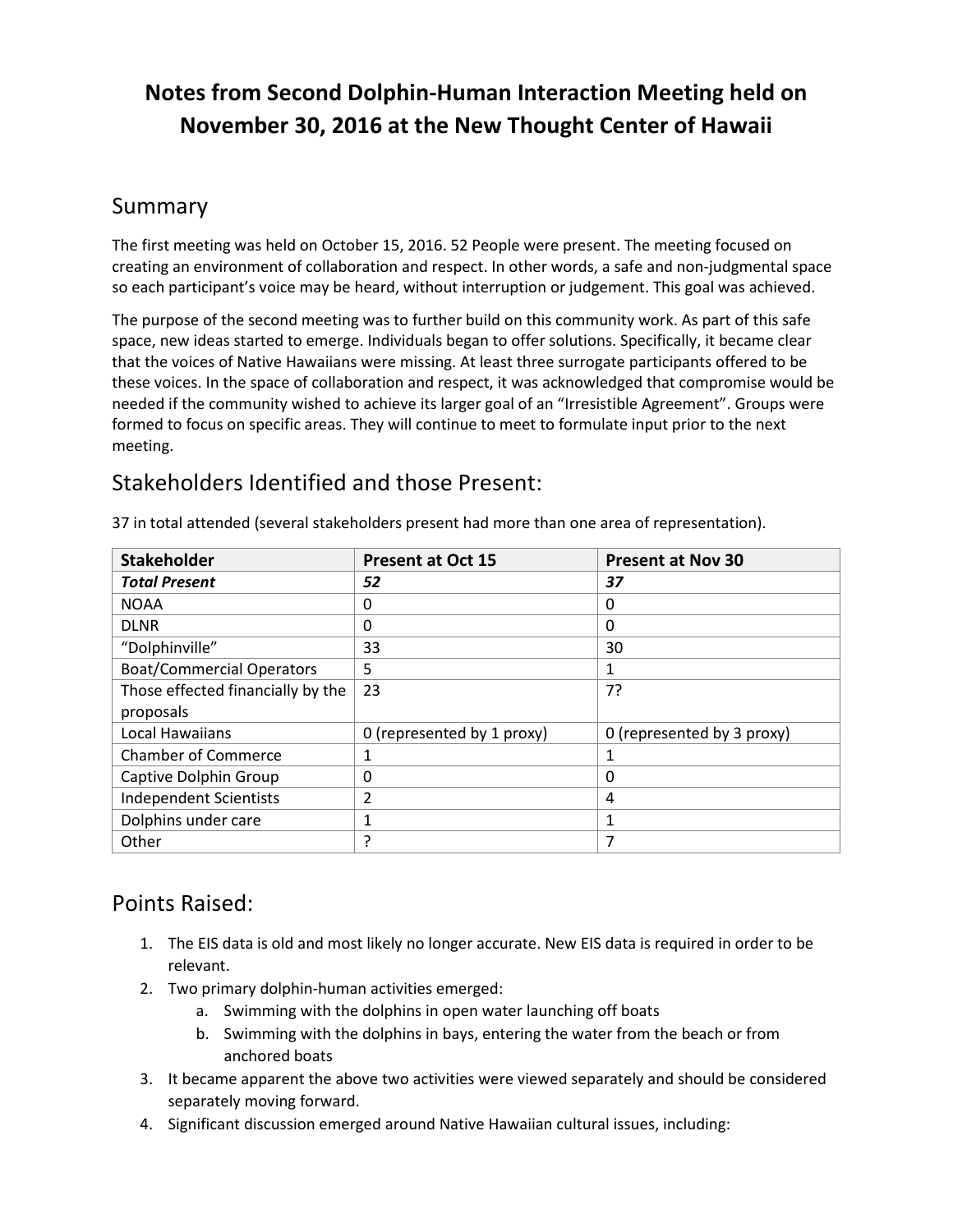- a. Why is it necessary to swim with the dolphins at all?
- b. A perceived resentment from making money out of the dolphin interaction activities.
- c. A need to further engage the Native Hawaiian community and invite their participation.
- d. They need to be a part of the "Irresistible Agreement"
- 5. Suggestions started emerging around "drawing a line" in the water to separate swimmers and dolphins and for this line to be respected. More discussion required.
- 6. More research was needed through the formation of a citizens-science group. How was this to be funded?
- 7. Above-surface observation only was insufficient for scientific conclusions. Video evidence is required for submission as part of the "Irresistible Agreement". Community members are in a strong position to supply this.
- 8. Individuals were to continue to submit comments on the NOAA web site for consideration as part of NOAA's review process. Whilst the previous deadline for submitting comment's had been extended to December 1, 2016, it was the general consensus of the group that provided meaningful progress was being made towards reaching the "Irresistible Agreement", NOAA would continue to respect such input submitted after the comment closing date.

# Common Consensus Expanded

*To seek an "Irresistible Agreement" amongst all stakeholders, embracing Aloha and clarifying Rules of Engagement with the dolphins was expanded to include lokahi, or unity.*

### Formation of Groups

The previous meeting identified three main areas for focus, namely:

- 1. Education (including community research)
- 2. Respect for Hawaiian Local Culture
- 3. Self-Regulation vs legislation

Participants broke into these groups. In addition, a forth group comprising "Elders" was created. The role of the Elders group is to hold the energy of the space and to provide wise counsel to the overall process.

*Participants may join one or more groups, and this is encouraged to ensure cross pollination of ideas.*

# Group Dynamics and Facilitation

It is important that every member in each group participates in the spirit of lokahi. Failure to do so will result in the breakdown of the group, thereby serving nobody's interests. Group spokespersons are welcome to contact the facilitator, Nigel Patterson on (808) 747-4654 should assistance be required in facilitating individual group meetings. This is a true test on whether the community can work together, respectfully.

#### Action Items:

- 1. The groups were invited to meet privately before the next meeting.
- 2. A spokesperson is to be nominated for each group